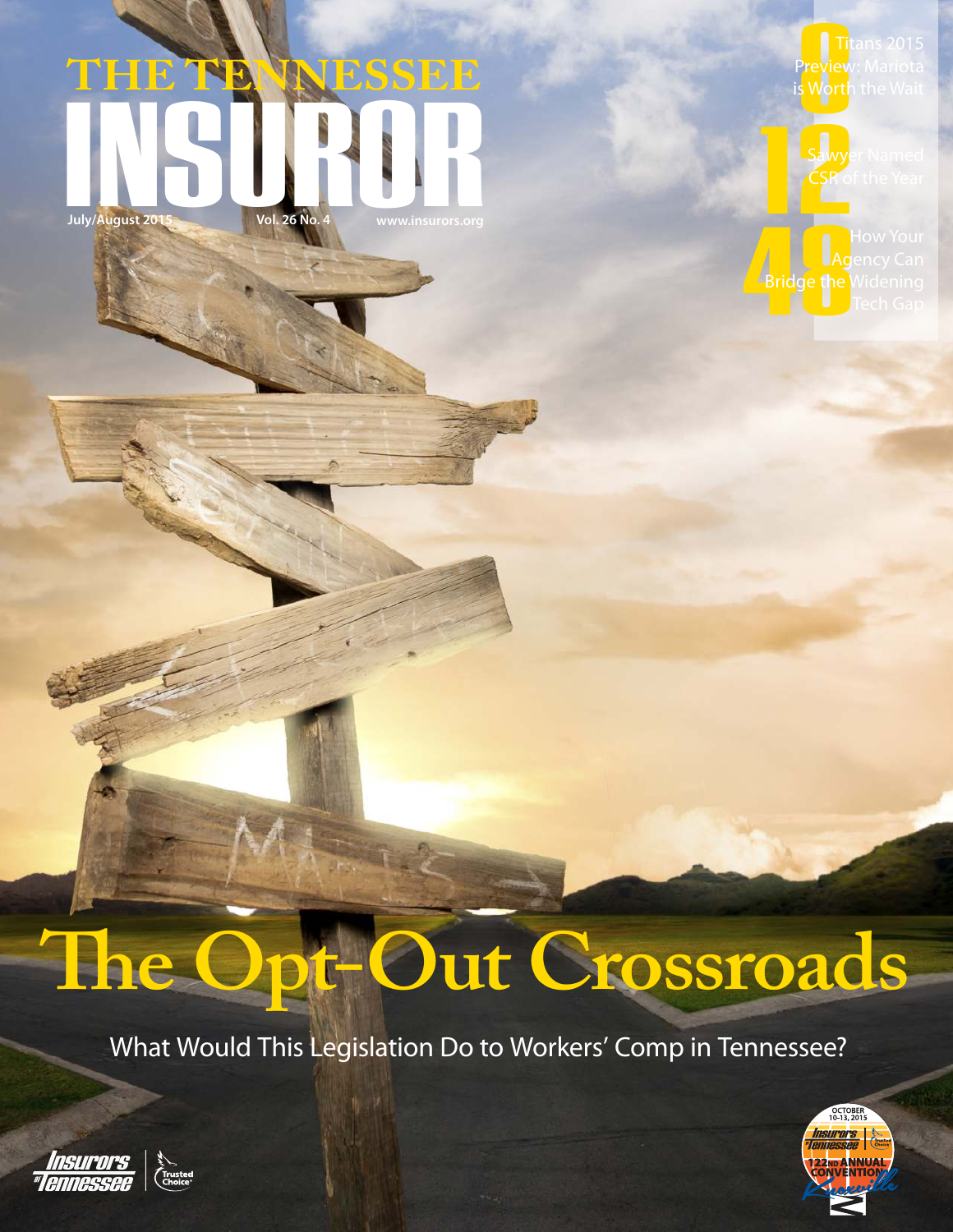## ut Crossroads

What Would This Legislation Do to Workers' Comp in Tennessee?

Earlier this year, legislation (SB0721 Sen. Green-Clarksville) was introduced that would permit Tennessee employers to "Opt-Out" of the workers' compensation system, provided the employer secures alternative benefits to meet the minimum levels prescribed in the bill. This would provide significantly reduced medical coverage and temporary benefits through alternative insurance coverages such as occupational accident (OCC/ACC) coverage.

The bill was voted "against recommendation" in a 6-0 vote by the Tennessee Advisory Council on Workers' Compensation, and was never even brought up for a vote in the House.

We are at a crossroads for the workers' compensation industry in Tennessee. The real question is, why? Is there not enough competition? Currently there are 397 insurance companies that have filed workers' comp rates, with 314 of those writing a policy in Tennessee. Is the court system not handling the cases sufficiently? Under the recent law change, the courts have been taken out of the process, and cases are being resolved faster than ever. Are workers' not receiving benefits? Workers' are being compensated. Are rates skyrocketing? The state has seen over 20% decrease in loss costs in the last two years.

There are many questions, but the answer is consistently, "No." So, if it ain't broke, why fix it? That is the question your

Association is asking as we prepare for the 2015 Legislative Session, when the "Workers' Compensation Alternative Benefit Plan" bill returns to the table. All told, this bill represents a significant shift in public policy that has been in place in Tennessee for over 70 years.

### >> How Did We Get Here?

The Opt-Out system has been operating in Texas for many years. As you may already know, Texas is the only state without a law requiring companies to carry work comp, so offering OCC/ACC is a step up for employees who would otherwise have no coverage at all. About 1/3 of the Texas market offers OCC/ACC coverage.

In 2014, a somewhat similar plan was enacted into law in Oklahoma. That state previously had one of the most expensive work comp systems in the country, and was in the middle of its own reforms when opt out legislation was introduced. When both new reforms to work comp and opt-out were passed, employers were slow to jump on the new option. A few have done so however, and we have already seen a few major court cases that have placed the legitimacy of the system into question.

Now the same group that authored the Oklahoma law is bringing it to Tennessee. But what would this plan look like? Take a look at this chart to see the comparison to current law.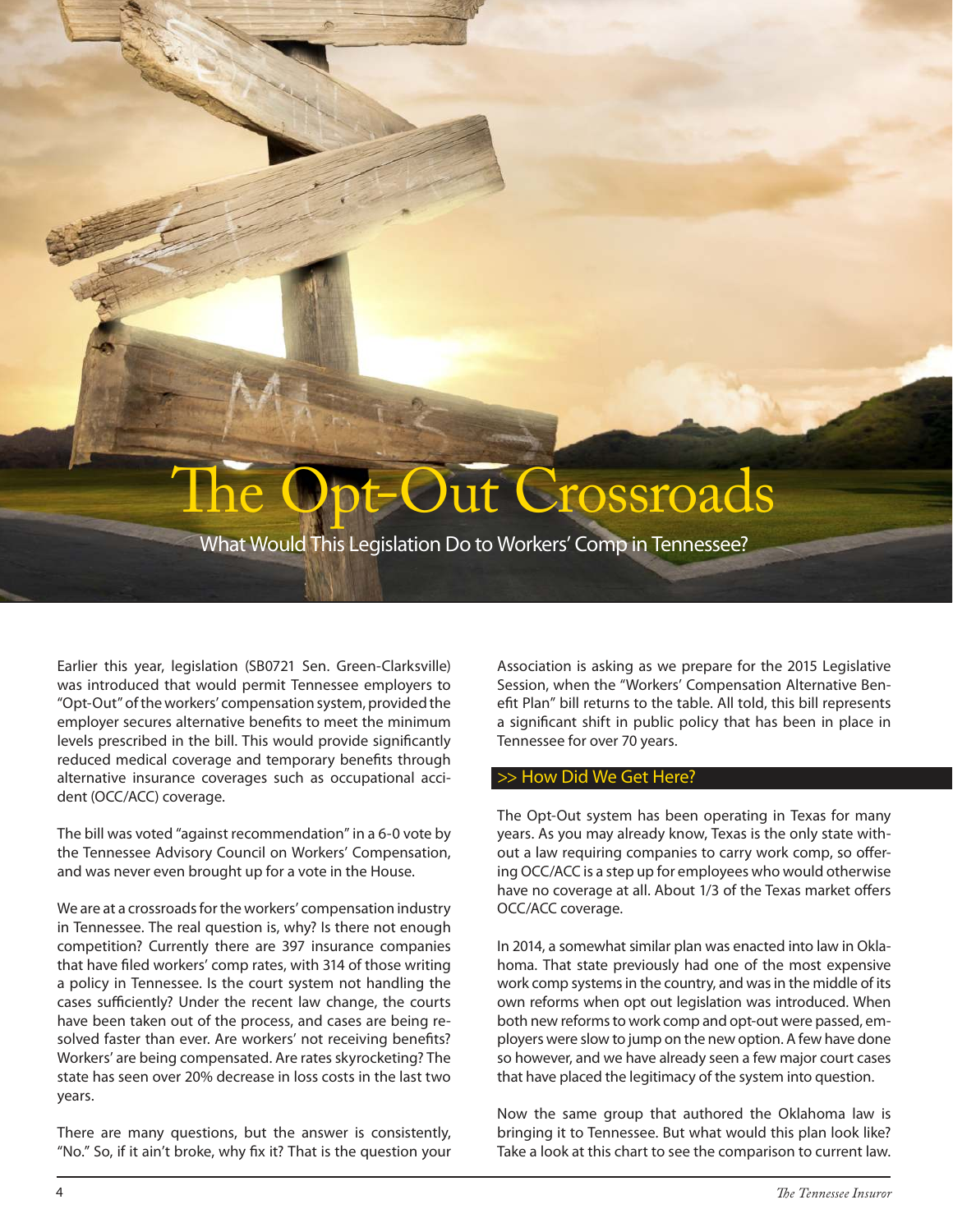| >> Comparison of Opt-Out Required Minimum Benefits to Benefits Under TN WC Act (SB0721/HB0997)               |                                                                                                                                                                                                                                                                                                                                                                             |                                                                                                                                                                                              |
|--------------------------------------------------------------------------------------------------------------|-----------------------------------------------------------------------------------------------------------------------------------------------------------------------------------------------------------------------------------------------------------------------------------------------------------------------------------------------------------------------------|----------------------------------------------------------------------------------------------------------------------------------------------------------------------------------------------|
| <b>BENEFIT</b>                                                                                               | <b>ALTERNATIVE BENEFIT PLAN 'OPT-OUT'</b>                                                                                                                                                                                                                                                                                                                                   | <b>TENNESSEE WORK COMP ACT</b>                                                                                                                                                               |
| <b>Medical Expenses</b>                                                                                      | \$500,000/ 156 weeks; Pays for covered medical ex-<br>penses. Does not pay for all reasonable and neces-<br>sary medical expenses. Subject to combined limits<br>below                                                                                                                                                                                                      | No limits on amount or duration; Covers<br>all reasonable and necessary medical ex-<br>penses, incl.; Cannot exclude reasonable<br>and necessary medical services such as<br>pain management |
| Employee liability for reason-<br>able and necessary medical<br>expenses                                     | Employee liable for (1) all medical expenses not<br>covered by the plan, (2) all medical expenses in<br>excess of \$500,000 (3) all medical expenses incurred<br>more than 156 weeks after injury, and (4) all medi-<br>cal expenses incurred after employer terminates<br>benefits under the conditions and limitations set by<br>employer including combined limits below | No employee liability                                                                                                                                                                        |
| Temporary total disability/<br>wage replacement benefits<br>(TTD)                                            | 70% - 110% of State Average Weekly Wage (SAWW)<br>for 156 weeks; May be reduced pursuant to the com-<br>bined limits below and amy be reduced by payroll<br>tax deductions                                                                                                                                                                                                  | 66 2/3% - 110% of SAWW for up to 450<br>weeks and no payroll tax deductions                                                                                                                  |
| TTD for mental injuries (ie<br>PTSD)                                                                         | None                                                                                                                                                                                                                                                                                                                                                                        | 110% of SAWW for up to 104 weeks                                                                                                                                                             |
| Maximum combined medi-<br>cal and wage replacement<br>benefits                                               | \$1 million per employee under benefit plan; \$1 mil-<br>lion per employee and \$5 million per occurrence for<br>litigated claims                                                                                                                                                                                                                                           | Unlimited; No reduction in benefits for cat-<br>astrophic events in which many employees<br>injured or killed in same occurrence                                                             |
| Death benefit                                                                                                | \$20,000-\$300,000 Beneficiaries must provide waiv-<br>er; benefit may be reduced by disability benefits<br>paid prior to death                                                                                                                                                                                                                                             | 100% of SAWW for up to 450 weeks; No<br>waiver or offset                                                                                                                                     |
| Permanent Total Disability<br>(ie quadriplegia, hemiplegia,<br>paraplegia,<br>brain<br>injury,<br>blindness) | 70% of AWW - 110% of SAWW until employee reach-<br>es age for maximum SS benefits (but not less than<br>260 weeks); May be subject to payroll taxes; Must<br>waive any tort claim                                                                                                                                                                                           | 66 2/3% AWW or 100% of SAWW until em-<br>ployee reaches age for maximum Social<br>Security benefits                                                                                          |
| Permanent Partial Disabil-<br>ity (other than dismember-<br>ment)                                            | 70% of AWW - 110% of SAWW up to 450 weeks; May   66 2/3% AWW or 100% of SAWW up to 450<br>be subject to payroll tax and must waive any tort weeks<br>claims                                                                                                                                                                                                                 |                                                                                                                                                                                              |
| Temporary Partial Disability<br><b>Benefits</b>                                                              | 70% of difference between AWW and earnings while<br>disabled                                                                                                                                                                                                                                                                                                                | 100% of SAWW for up to 450 weeks                                                                                                                                                             |
| Setting of all coverages and<br>conditions and limitations<br>on entitlement to covered<br>benefits          | Employer sets all coverages and all conditions and<br>limitations which may be changed at any time with-<br>out notice to employees and which are not subject<br>to state or federal oversight                                                                                                                                                                              | Set by Tennessee General Assembly; WC<br>coverage cannot exclude terrorism risks                                                                                                             |
| Dispute resolution due pro-<br>cess protections                                                              | None                                                                                                                                                                                                                                                                                                                                                                        | Set by Tennessee General Assembly                                                                                                                                                            |
| Data reporting and govern-<br>mental oversight                                                               | No loss cost reporting to state and state oversight<br>limited to approving opt out exemption; US Depart-<br>ment of Labor requires minimal ERISA reporting but<br>no benefit plan oversight                                                                                                                                                                                | Set by Tennessee General Assembly and<br>implemented by TN Department of Com-<br>merce and Insurance and TN Division of<br><b>Workers Compensation</b>                                       |
| Governmental Oversight                                                                                       | No state oversight                                                                                                                                                                                                                                                                                                                                                          | Set by General Assembly; TN law requires<br>employers to mediate in good faith, timely<br>comply with Orders, timely provide appro-<br>priate medical treatment                              |